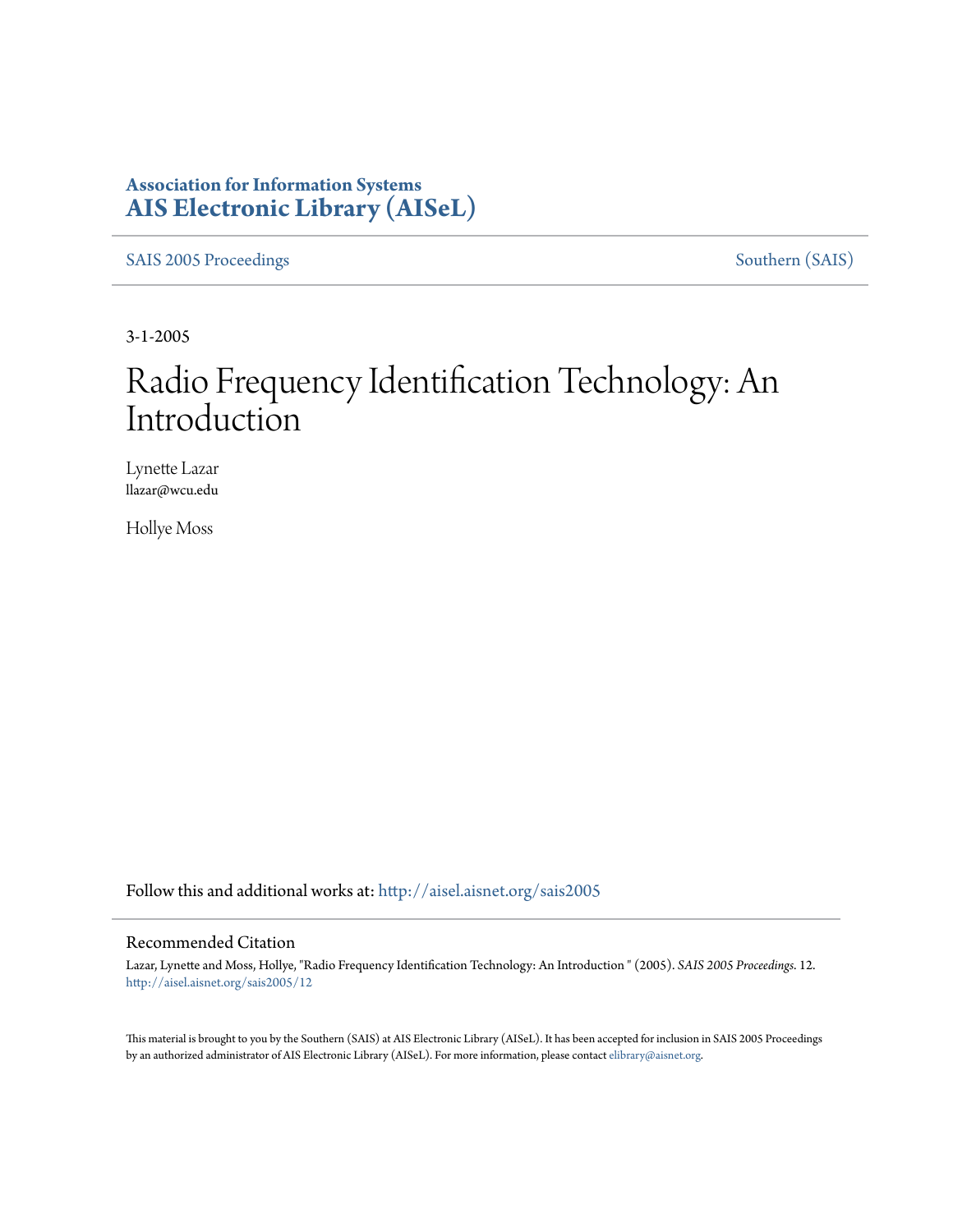## **RADIO FREQUENCY IDENTIFICATION TECHNOLOGY: AN INTRODUCTION**

**Lynette D. Lazar Western Carolina University**  [llazar@wcu.edu](mailto:llazar@wcu.edu)

**Hollye K. Moss Western Carolina University**  [hmoss@wcu.edu](mailto:hmoss@wcu.edu)

### **Abstract**

*Radio frequency identification (RFID) tags will likely replace barcodes in the future, and will provide additional security for items. Barcodes allow items to be tracked only at the sku level, while RFID tags allow tracking to the individual item level. This would allow manufacturers, distribution centers, and retailers much tighter control over inventory, and would also help prevent counterfeiting. While this is a positive advance in tracking technology, privacy concerns also abound. Customer concerns over invasion of privacy caused by the ability to track individual items is one problem with the expansion of this new technology. This paper describes the current technology and some current usage of this budding technology. It also explores issues related to privacy, along with both the positives and negatives in the adoption of this technology.* 

## **Why RFID??**

In June of 2003, Wal-Mart CIO Linda Dillman announced that the retailer would require its top 100 suppliers to use radio frequency identification (RFID), also known as auto-ID, by January of 2005. In addition to Wal-Mart, the Department of Defense (DOD) has mandated its largest suppliers use RFID tags on shipping pallets and crates in early 2005. Like Wal-Mart, the Pentagon would have liked to have all suppliers using RFID by January 2006; this date, however, has been pushed back. Having been around since WWII, RFID is not a new technology. It has been used to track diverse objects such as livestock and cargo on freight trains; it has also been used to track ocean containers and automobiles on toll roads to allow for automatic payment.

#### *RFID Tags vs. Bar Codes*

Simply put, RFID is a wireless "communication" method between machines or objects. It is similar to the bar code technology introduced in the early 1970's and currently being used. There are three components: tags or chips (analogous to the bar-code itself) containing an integrated circuit and an antenna connected to that chip; readers (similar to the scanners that read the bar codes) that may be portable or stationary; and software that moves the information from the reader to a database. The reader sends out a small field of electrostatic energy that the chips use to return a signal to the reader.

RFID is different from the bar code in that bar codes allow for tracking items only at the sku (item number) level while RFID tags allow for tracking items at the unit level. Barcodes must be read one at a time and require line of sight. Although RFID does not work through metal, liquids or thick barriers, line of sight is not required. RFID chips can be molded into a product's casing, making it invisible to the consumer. RFID readers must be close enough to the tags to pick up the signals. Although the RFID technology that Wal-Mart is requiring of their suppliers has a range of approximately 15 feet, the range of RFID tags can vary. The longer the distance between the chip and the reader, the larger and more expensive the chip must be. Today's tags that could be read from a greater distance would not be practical on most packaged consumer products. However, the technology is rapidly evolving; stronger, smaller chips are constantly being developed.

#### *UPC vs. EPC*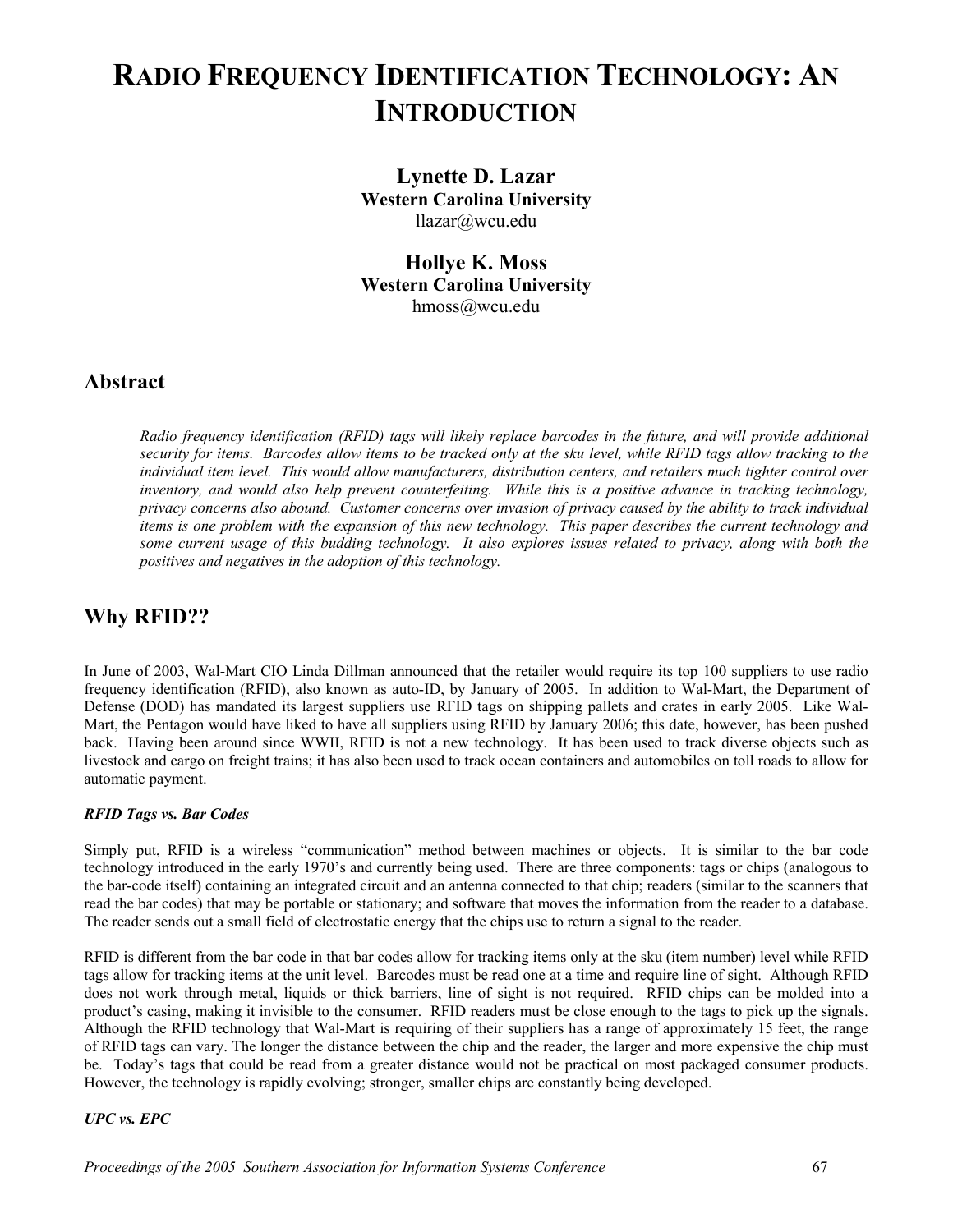A numbering system, similar to Universal Product Codes (UPC's) was developed by MIT's Auto-ID Center. This numbering system is known as "Electronic Product Code", EPC. Literally trillions of number combinations are possible. The code uses 96 bits of information: 8 bits of header; 2 sets of 24 bits each from manufacturer and indicating product type; and 40 bits for a serial number. The European Union's Uniform Code Council was also working on a type of EPC protocol. In late 2003, the two groups formed a joint venture, EPCglobal, which is working with early adopters to set code standards. A problem is that DOD needs to use the International Standards Organization (ISO)'s specifications that are slightly different from EPCglobal's specifications (Brewin, 2003). DOD wants a data storage capacity that exceeds EPCglobal's 96 bits. Doubtless, the system that evolves will be able to read either type of chip similar to the ways that early versions of software can be read by later versions.

#### *How the Computer "System" Works*

The value of RFID is realized when the EPC is coupled with databases. These databases can be housed on any number of computers. The EPC is the unique identifier used in each database. EPCglobal's protocol uses an Object Name Service (ONS) that tells a system where to look for information on a given EPC. This is similar to web pages using IP addresses to retrieve information. ONS is based partly on the currently used DNS (domain name service) and will allow the trillions of transactions that are expected to take place easily (CoverPages, 2001). The information itself will have a new language, Physical Markup Language, PML, to describe the attributes of the object. Again using an Internet analogy, just as HTML, hypertext markup language, describes how a web page should be displayed and how it looks, PML describes the physical attributes of an item. PML is designed to work with RFID technology. This language was created specifically for this purpose, and was designed as an XML-language to facilitate the cataloguing of physical items. These languages allow customized tags to allow data to be transferred between applications and organizations. PML is a standard language to be used when describing objects. Though physical objects have many differences, there are a few standards which have been used in PML to make the process of classifying objects simpler (CoverPages, 2001). It is envisioned that information on a given EPC will reside on several computers (i.e. manufacturer's supplier's, the manufacturer's computer, and the retailer's computer).

## **Benefits Of Adoption**

In addition to Wal-Mart, Proctor & Gamble and Gillette are two companies which have invested early and heavily in RFID technology. While the cost of the RFID tags is still very high compared to current bar codes, the companies hope to save money by reducing counterfeiting, reducing shrinkage or theft, and by increasing supply chain visibility (Kinsella, 2003). The reduction in costs would help to defray the expense of the new technology. A very different type of organization, the European Bank, is also looking at embedded RFID chips to deter counterfeiting of the Euro bank note ("Anchorage, Alaska Based-Firm," 2003).

Theft has been estimated to account for two percent of revenue for consumer goods. Fifty-five percent of that theft occurs before the goods reach retailers, in the supply chain. While there has been much attention to shrinkage at the store level (hidden cameras, Sensormatics, etc.) little has been done to address the problem within the supply chain. The use of RFID allows for better tracking of inventory and aides in determining the point at which the loss occurs. Losses are detected sooner, making it easier to find the thief. Future theft is deterred. As an example, a reader could be placed on a truck. The information could be accessed remotely, allowing the dispatcher to know when certain cases were no longer on the truck. Coupling that with global positioning satellite (GPS) technology, it would be possible to know exactly where the cases were taken off the truck.

There are supply chain benefits. Cost reductions have been estimated by A.T. Kearney to be a 7.5% reduction in warehouse and store labor cost; a reduction in stock out lost sales leading to a 0.07% increase in sales; a one-time cash savings equal to 5% of their inventory (Quinn, 2002). Better supply chain visibility leads to faster replenishment, reducing the cost of lost sales due to out of stock situations. There is less need for safety stock. Less inventory is required within the supply chain as a whole. This can lead to fewer trans-shipments, less material handling and can help reduce the accumulation of slow moving or obsolete inventory.

Information captured can include information on shipping and receiving, expiration dates, or batch numbers (Schnmidt, 2001). For drug manufacturers or food processors, this batch information can lead to better recall procedures. When used with loyalty cards, you can track the product to the consumer.

## **Drawbacks To Adoption**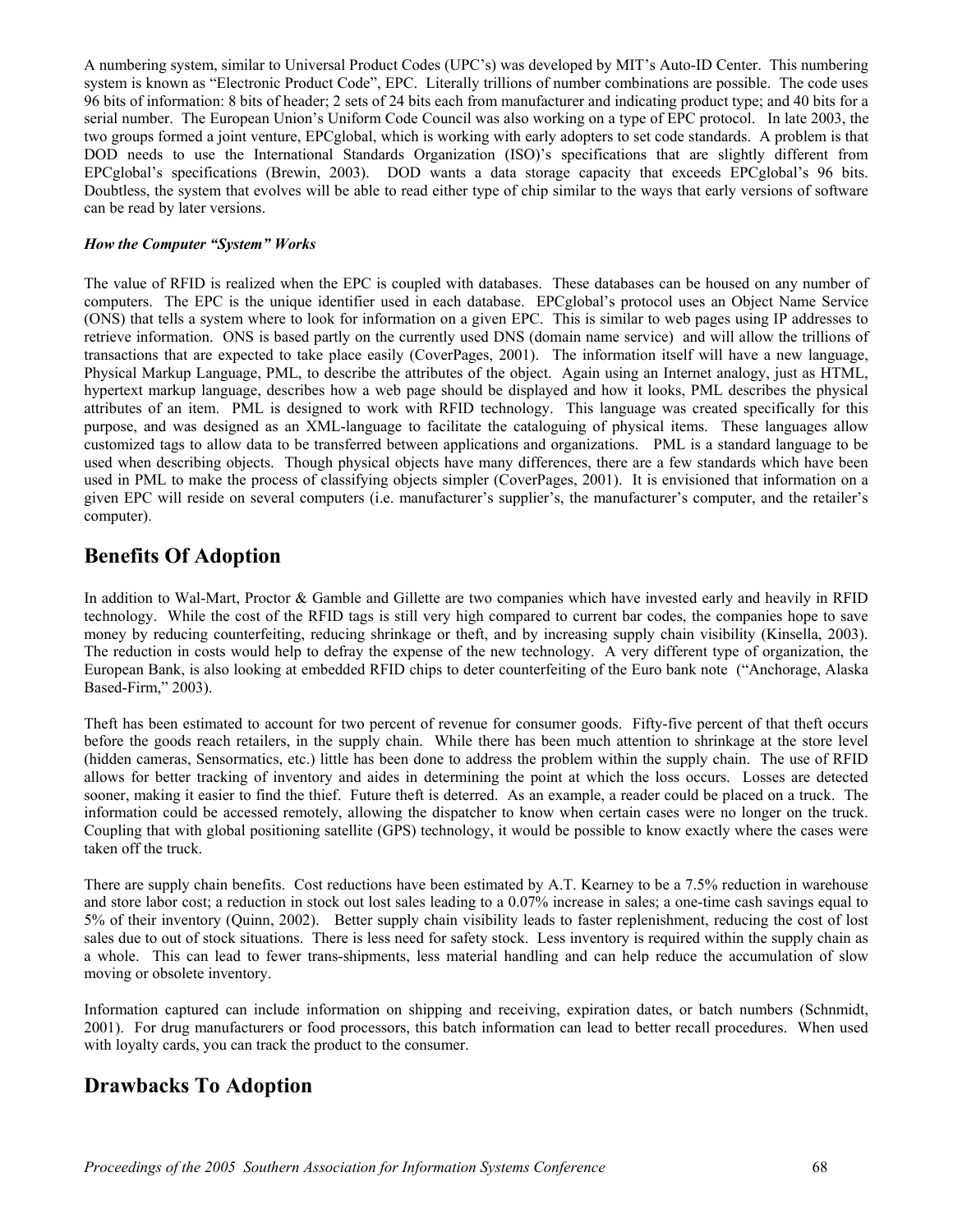Perhaps the biggest drawback to using RFID is the cost of implementation. Although cost estimates vary widely, everyone agrees that the cost will be high, in the hundreds of thousands of dollars, and the majority of the costs will be born by the manufacturers and suppliers ("RFID Costs", 2004).

The cost of the tag itself is currently a problem. Bar codes cost about \$.001 each (Kinsella, 2003). RFID tags cost about \$.015, making it rather expensive to add a tag to every unit produced. Read-write tags, which can add information at different times during the life of the product, cost more than read-only tags. The further away the reader will be from the tag (meaning a stronger signal is required), the more expensive the tag. Readers, too, vary in price depending on speed and signal strength (Dunlap, et al., 2003). Other costs include software, and programming to integrate RFID with other institutional software. In addition, there appears to be a steep learning curve for adoption of the new technology (Kinsella, 2003). In a February 2003 report, IBM Consulting Services reported that at a recent RFID Forum, early adopters reported spending more than \$500,000 to get to pilot-project stage (Gramling, et al., 2003).

Another potential drawback to adoption of RFID technology is the database issue. In order to house the vast amounts of data that will be assigned to each individual item and collected from each individual item, there must be a repository for this information. The database needs will be very large to store information on the trillions of items which have a tag attached. Manufacturers will need to make decisions about the length of time to keep each record. This would require different amounts of space for some items than others. Any item which will be consumed by people could be tracked more efficiently in case of recalls, but different items have vastly different shelf lives. Canned items generally have an expiration date several months to a year beyond the date of packaging. Meats, fresh fruits and vegetables have considerably shorter shelf lives, while some items like noodles might last for several years. What cutoff will companies use for maintaining the data? Will it be stored in the manufacturer's database until the product is sold? Until the product expires? Until the product shows up in a landfill? Or perhaps the information will not be removed at all.

## **Privacy Concerns**

There exist numerous concerns over privacy regarding RFID technology. Who actually owns the data stored in these tags and transmitted to myriad databases? Manufacturers, warehouse/distribution centers, retailers, consumers? All have some claim to the data. Manufacturers could use the data for recalls, as well as for forecasting demand more accurately to certain demographics. Distribution centers and retailers would also be interested in the data demographically, while consumers fear this very use of the data. Plans for RFID tags to follow a specific product through its entire lifecycle, from manufacture to households to recycling, may be stifled by strong opposition from privacy advocates. Education of the public will be key to acceptance, and public choice as to participation will likely be required. A proposal that tags be disabled before leaving the store may allay some of consumers' fears. The idea of data from the databases being used "against" them will still likely require some promises from those owning the databases.

At this time, RFID tags used in most inexpensive products are not sophisticated enough for their data to be read at great distances, but technology is improving constantly. Savvy marketing companies could send market researchers to scan certain neighborhoods in the future, as opposed to lurking in parking lots to count customers or doing endless direct marketing calls and flyers. While these methods are undeniably more cost effective at the marketing level, the consumers' feelings of invasion of privacy are ever increasing.

Marketers are not the only ones likely to take advantage of the availability of information at the consumer level. While manufacturers are educating the public about the location of the tags, mostly in the packaging, thieves may also be taking note. As packaging is discarded, a blinking beacon issues an invitation to remove big ticket items from homes which recently added them.

#### **Uses**

Delta Airlines implemented a pilot project using RFID tags in their baggage handling operations (Brewin, 2003b). They improved baggage handling accuracy from 80-85% to 96.7-99.9% by using RFID equipment in their system. Changing from UPC readers to RFID readers was the only major system change or training of check-in agents required.

RFID is being used to improve efficiency at west coast ports (Mongelluzzo, 2003). Powerful chips are attached to the tractors picking up containers. As the tractors enter the shipping yards, information about the tractor license and the trucking company is entered into the terminals operating system. Although no information is being captured about the container itself or the cargo, the small change has improved efficiency and turnaround times at ports by automating a single process.

A new shopping experience may also be possible. So-called "smart shelves" can notify the stockroom when only a few items remain on the retail shelf. Consumers, using hand-held computers or PDAs might be able to activate a shelf tag, thereby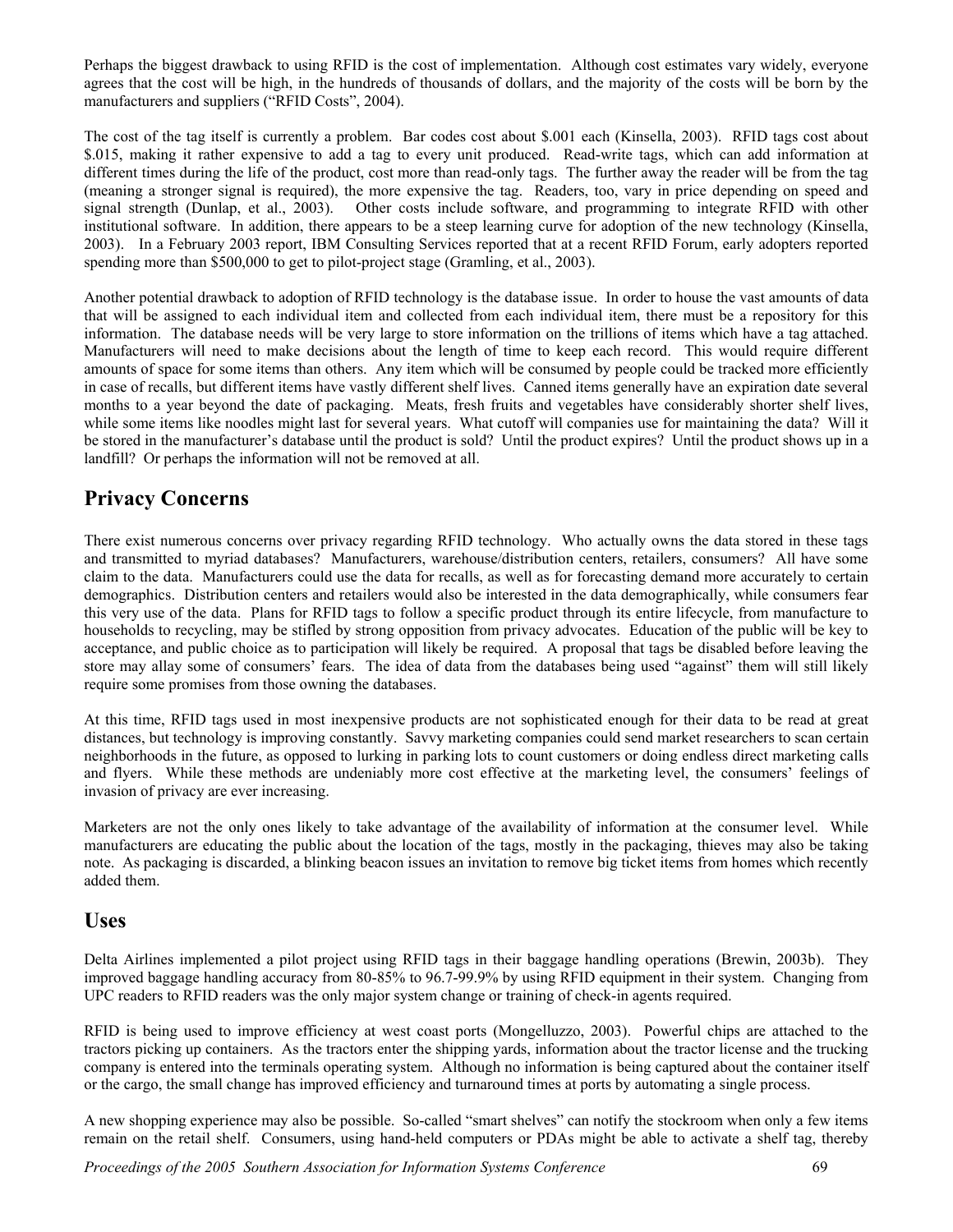retrieving data base information about the product, it's use, contents, etc. (Schnmidt, 2001). Consumers could read drug reaction warnings for over the counter medications, find recipe suggestions for food items, access product compatibility lists for oil filters, or get gardening tips while shopping for potting soil. Many people enjoy the ability to add to their shopping experience, and would gladly bring along a hand-held computer or PDA in order to retrieve this additional information.

RFID chips appear in many car keys on late model vehicles. Select General Motors vehicles used RFID chips in their keys from about 1994 to 2000. General Motors vehicles with RFID chips were usually the more expensive models, and this was used for security. Without the correct key, the vehicle would not start. That system evolved to a system where a resistor was placed in the key, but the problems with damage to the key led to the use of a system where the resistor is placed in the switch instead of in the key (Personal conversation, Duke Green, November 8, 2004). Ford trucks as early 1996 were using RFID technology in their keys. The receiver is in the steering column and the chip is located in the key. Most Ford vehicles now have this system in place. (Personal conversation, Bill Houston, November 8, 2004).

## **Conclusion**

RFID technology has a place in the future. Predictions are that RFID tags will replace barcodes; the main question to be pondered on that prediction is the timing of that replacement. Many issues remain to be determined with regard to the technology. Adoption timing will be controlled to some extent by demands of customers. How the technology is used and to what extent items will be tracked will be determined by customers and some form of regulation may be forced. Standardization is certainly needed, and many may wait to adopt until standards are in place. Using available technology to our advantage is certainly important, but monitoring and controlling that technology to protect rights is also an aspect of advancement. How RFID technology is accepted will be determined by how it is presented, and how privacy is protected.